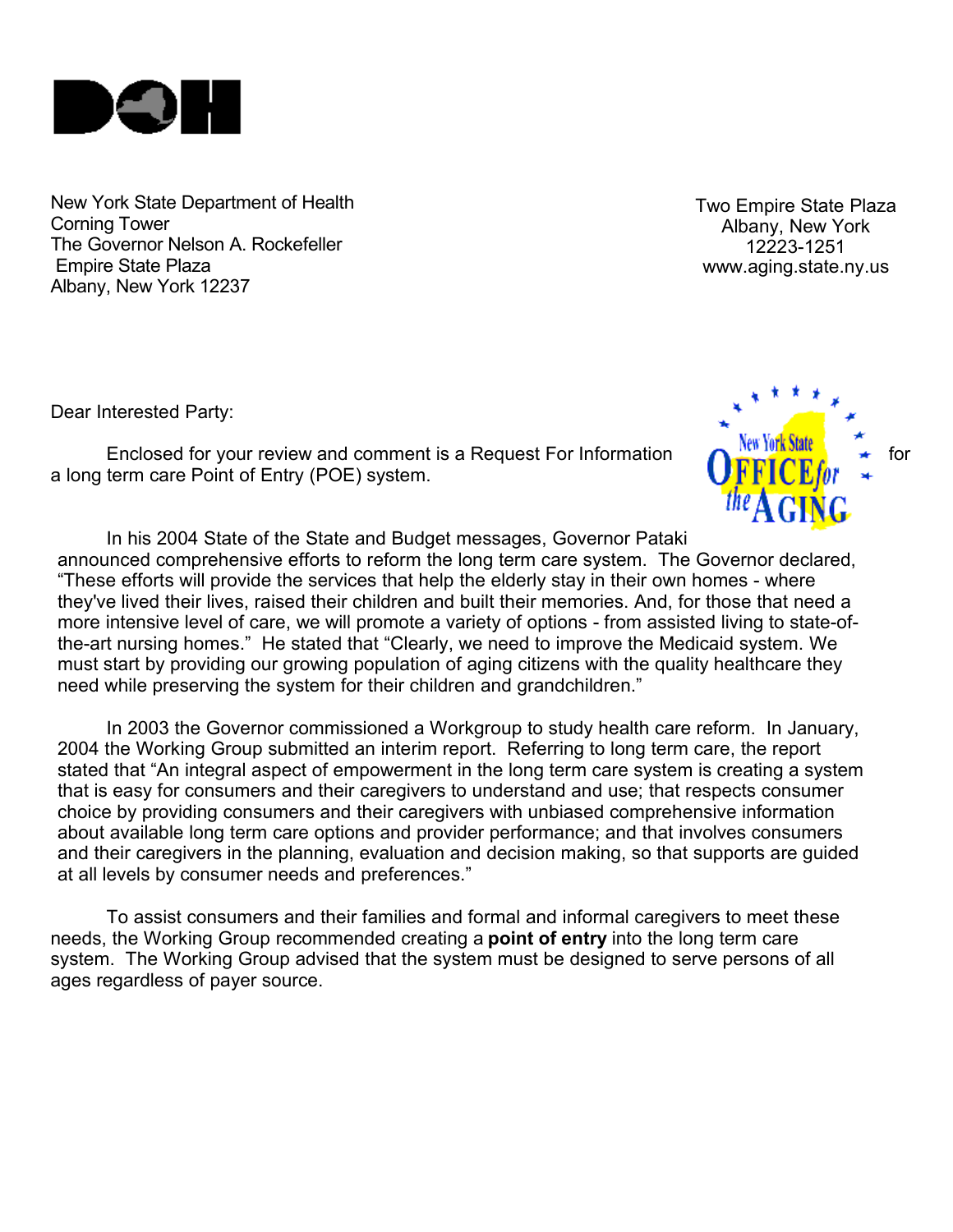Before we proceed with the design of a point of entry system we are requesting information and advice from all stakeholders. We need to know your thoughts. The enclosed Request For Information (RFI) is designed to obtain responses from you regarding access, planning, and issues related to capacity, coordination, communication, performance, data collection, management, organization and finance.

The State may issue a Request for Proposals (RFP) using information from your submissions to this RFI. Responders to this RFI will not be precluded from responding to a future RFP to administer a point of entry.

We are requesting responses from all interested parties even if you do not intend to respond to a future RFP. We encourage you to respond to all questions or to those that you are most comfortable and knowledgeable addressing.

The New York State Office for the Aging and Department of Health are working collaboratively on designing the POE and both agencies will jointly be reviewing the responses. Your responses are requested by **June 1, 2004**. Please include the name, telephone number and e-mail address of a contact person that we may call if we have questions regarding your responses.

Thank you for responding to this important initiative.

Sincerely, Sincerely, Sincerely, Sincerely, Sincerely, Sincerely, Sincerely, Sincerely, Sincerely, Sincerely, Sincerely, Sincerely, Sincerely, Sincerely, Sincerely, Sincerely, Sincerely, Sincerely, Sincerely, Sincerely, Si

Kathryn Kuhmerker Neal E. Lane Deputy Commissioner **Acting Director** Acting Director Office of Medicaid Management New York State Office for the Aging New York State Department of Health

**Enclosure**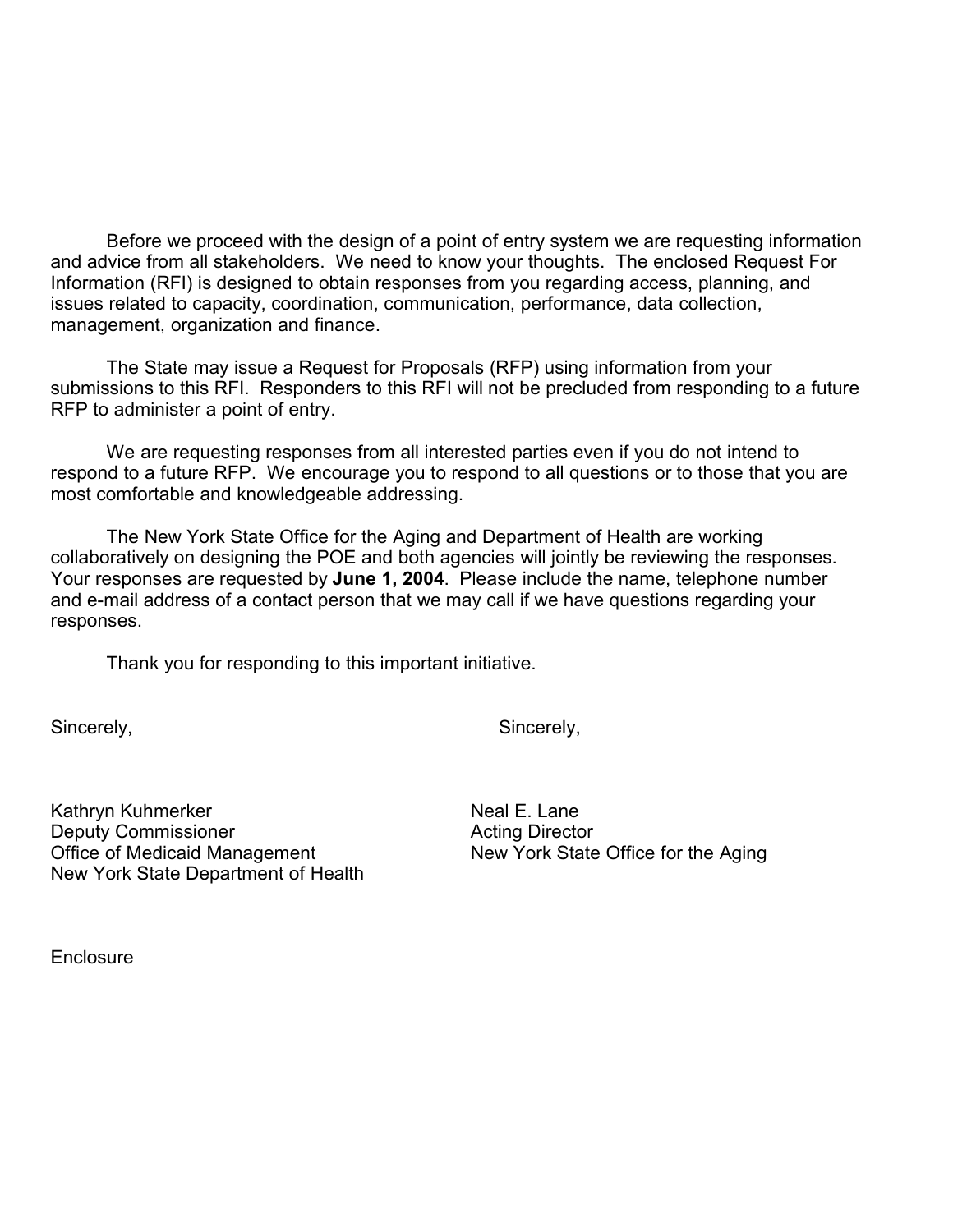#### **REQUEST FOR INFORMATION (RFI)**

#### **NY ANSWERS: A POINT OF ENTRY SYSTEM FOR LONG TERM CARE IN NYS**

#### TABLE OF CONTENTS

- I. Purpose of the Request for Information (RFI)
- II. Background
- III. Minimum Point of Entry (POE) Functions
- IV. Content of Response
	- a) Information, Assistance and Assessments
	- b) Community, Capacity, Coordination, Communication
	- c) Systems Performance, Evaluation, Data Collection and Management
	- d) Organization and Finance
- V. Submission of Responses to the RFI

#### I. PURPOSE OF RFI

The purpose of this RFI is to gather information about how best to design, implement and manage a point of entry (POE) to New York State's Long Term Care (LTC) system. To assure such a POE is developed with stakeholders input, this RFI seeks recommendations on design strategies. RFI respondents are asked to provide input that reflects a system that will serve all New Yorkers regardless of age, income and resources, disability or payer.

Using information gathered from responses to this RFI, the State may issue a Request for Proposals (RFP) to bidders interested in becoming a POE entity. ALL STAKEHOLDERS ARE ENCOURAGED TO SUBMIT RESPONSES TO ALL OR PARTS OF THE RFI EVEN IF THEY DO NOT HAVE ANY INTENTION OF RESPONDING TO A FUTURE RFP.

Nothing in this document shall be construed as obligating the State to issue such an RFP. NO CONTRACT WILL BE AWARDED BASED ON RESPONSES TO THIS RFI.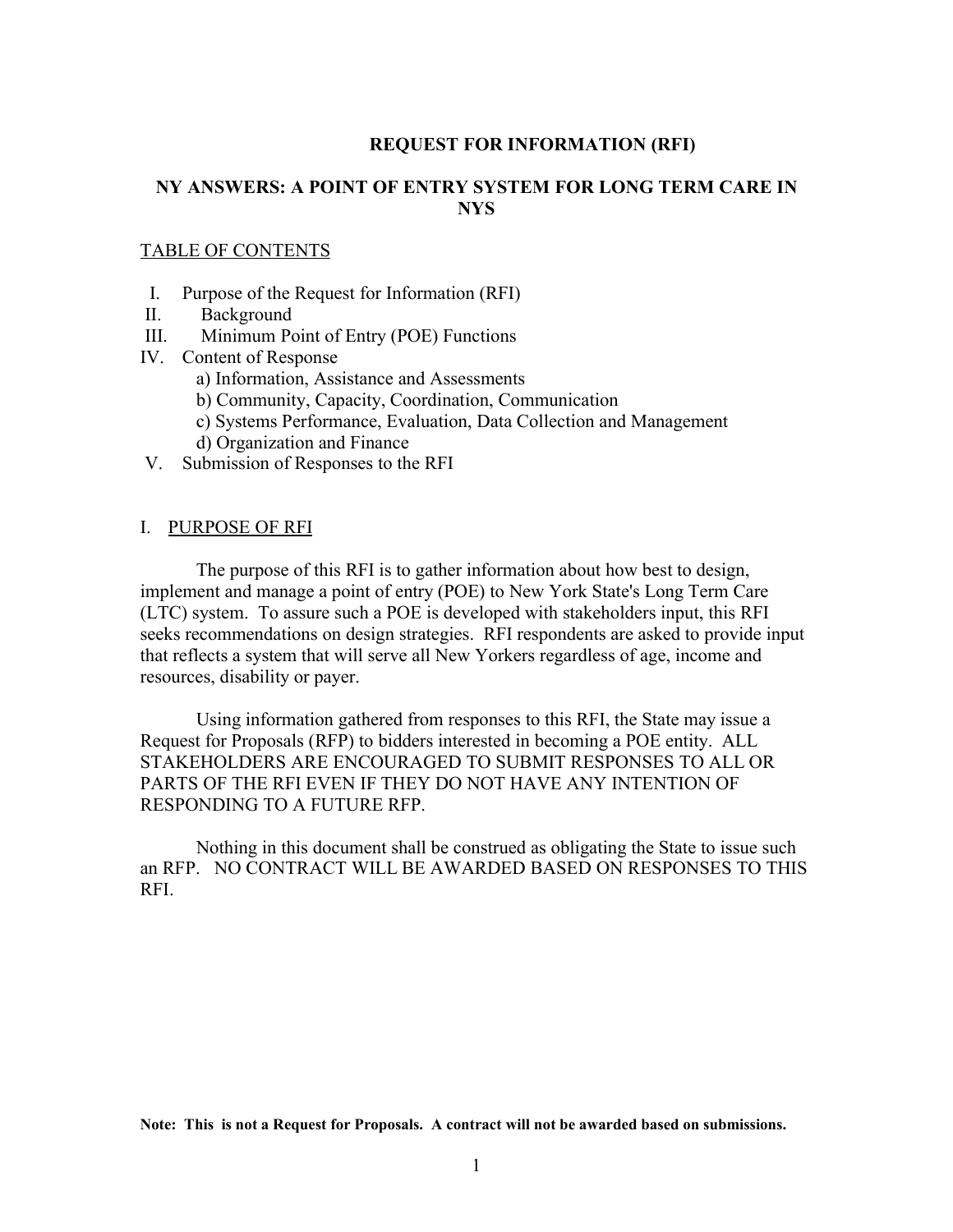#### II. BACKGROUND

Governor Pataki's Health Care Reform Working Group recently issued an Interim Report (http://www.health.state.ny.us/nysdoh/medicaid/health care reform/health care reform.htm) recommending significant changes to New York's LTC system. Included in the Working Group's Report is a recommendation that the State create a point of entry (POE) into the LTC system. This RFI seeks input on the creation of such a system that would apply to all individuals, regardless of age, income, disability, or payer source. While it is anticipated that systemic reforms resulting from the Working Group's recommendations will involve substantial changes to the Medicaid system, for purposes of this RFI it is presumed that a POE system can be initiated independent of Medicaid reforms.

There is a need for consistent, comprehensive information and assistance in accessing LTC services. This is particularly true for individuals whose needs cross various systems and who require multiple, diverse services. Consumers and their families, as well as LTC professionals, need access to trained and knowledgeable persons who are available at first contact to assure informed consumer choice among services designed to achieve and maintain independence in the most integrated setting possible appropriate to their needs. To that end, and in response to the many calls for easier access to impartial screening, information and assistance, the Health Care Reform Working Group has proposed, as a POE, NY ANSWERS (Access New York Services With Effective Responsive Supports).

#### III. MINIMUM POE FUNCTIONS

NY ANSWERS will be a POE that will be the critical bridge between consumers and services for private pay consumers, and the link to public services for eligible consumers. Its approach will support self-determination, promote personal responsibility, provide services that meet consumer needs, provide quality care, and ensure efficiency. It will be expected to offer the following functions for individuals of all ages, regardless of disability:

- **Public relations/community education**: On-going outreach, education, and awareness campaigns about LTC sufficient to educate all state residents about the POE in their community and assist consumers to prepare financially for their long term care needs.
- **Information and Assistance**: Comprehensive and objective information and support (as necessary) for individuals and their caregivers/families about all medical, non-medical (e.g. housing) and other community services, institutional services, eligibility criteria, etc. to link them with the opportunities, services and resources available to help meet their particular needs.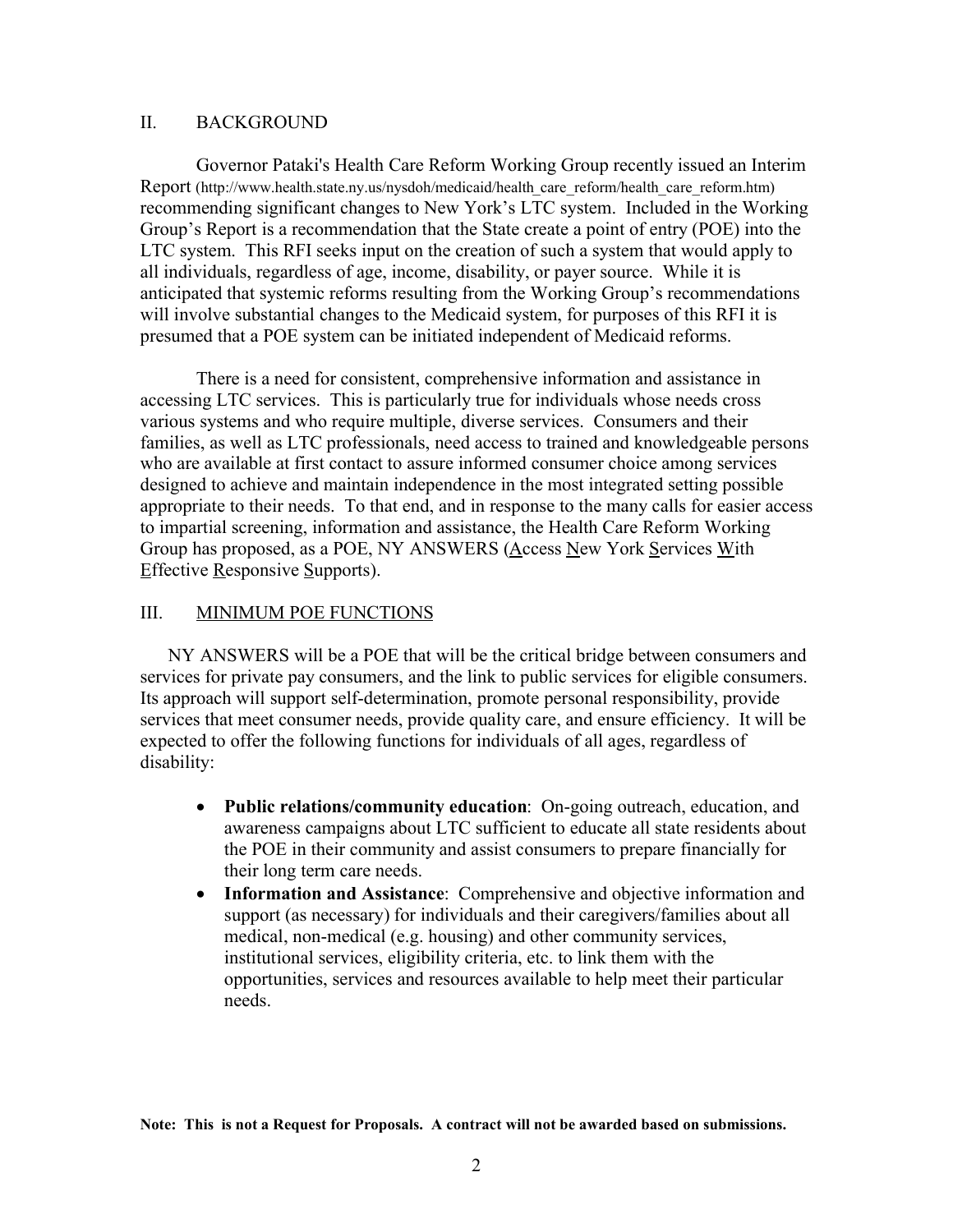- **Initial screening**: A preliminary evaluation with the consumer and, if appropriate, his/her caregivers/family, to ascertain the consumer's general social, medical and financial needs and to identify appropriate service options and choices.
- **Pre-Admission Assessments for Nursing Home Placement**: An assessment required for all consumers regardless of payer source, prior to, and as a condition of nursing home placement.
- **Comprehensive needs assessments**: A comprehensive assessment (and reassessments, as necessary) of a consumer's needs and functioning and that of his/her caregivers/family that allows identification of the person's specific needs in day-to-day living in the community. The assessment is designed to evaluate from a strength-based perspective so that an individual's ability to maintain maximum independence is assured.
- **Service/care coordination**: The appropriate and prudent coordination of services and benefits in a manner sensitive to consumer preference, enabling consumers to make informed choices about their long term care needs and balancing cost, access and quality by involving consumers in the planning, evaluation and decision making for such care.

NOTE: Until planned changes occur, Medicaid eligible consumers will have access to the POE for public relations/community education, information and assistance, and initial screenings but will continue to have Medicaid eligibility determinations and Medicaid funded LTC service determinations through existing mechanisms.

#### IV. CONTENTS OF THE RESPONSE

Respondents should address the following desired outcomes and questions and are invited to recommend additional desired outcomes. It is not necessary to respond to each item. It is recognized that respondents may have different areas of expertise and interest. Please identify by letter/number, each outcome/question you are addressing.

#### **a) Information, Assistance and Assessments**

Outcomes and Performance Standards

- 1. Individuals and families will be able to readily obtain comprehensive and unbiased information concerning home and community based and institutional LTC services.
- 2. Information and guidance will address medical and social supports as well as publicly and privately funded services.
- 3. Comprehensive screening information will be gathered as necessary concerning each participant's needs and abilities, health status, financial status, available formal and informal supports, personal goals and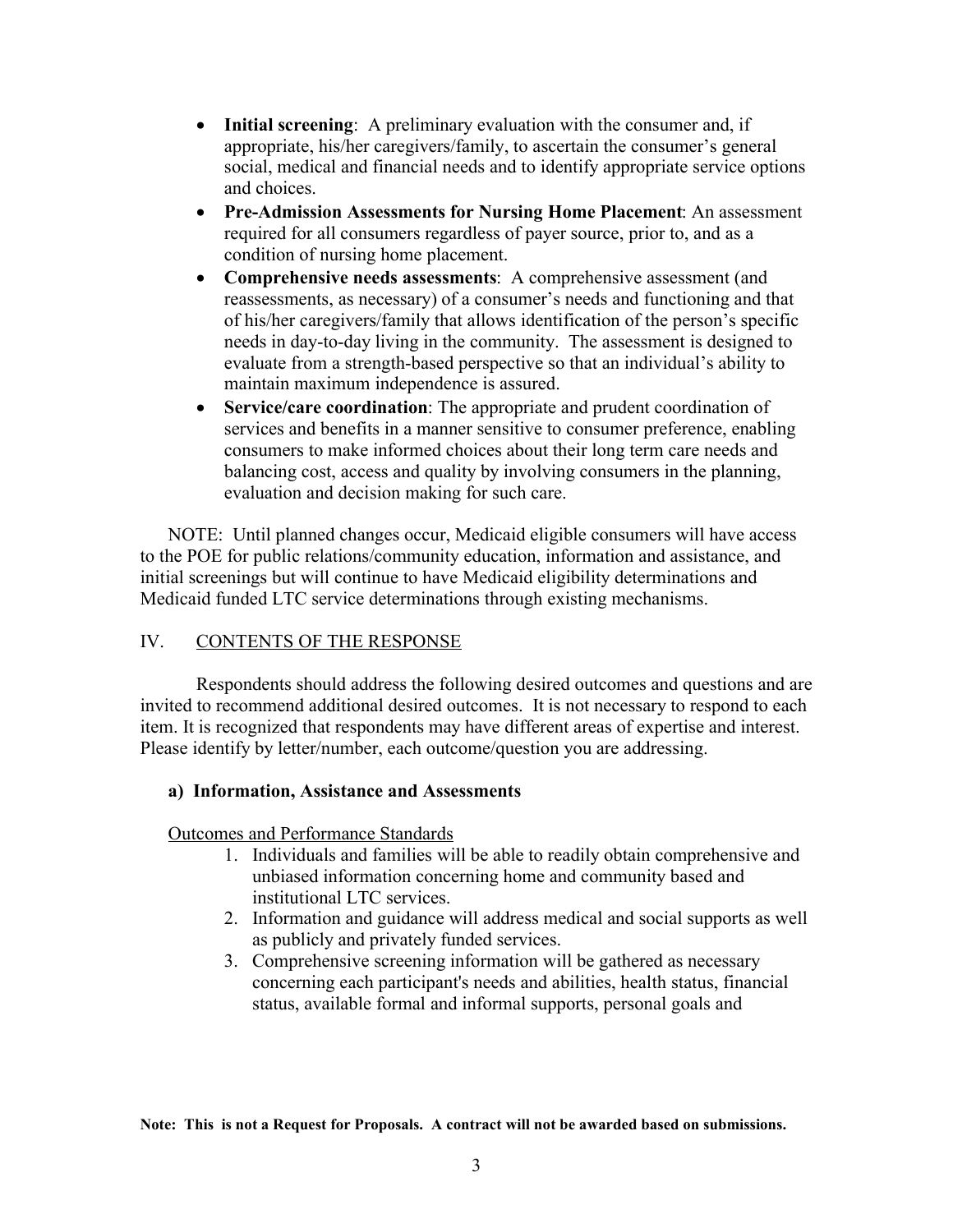preferences. This information will be used in developing a person centered, strength based service plan.

- 4. Individuals and caregivers will have ongoing access to assistance in obtaining and coordinating needed services. Issues encountered in daily community living will be addressed promptly.
- 5. Significant changes in consumer's needs or circumstances will trigger consideration of modifications in services.
- 6. Intake and eligibility information will be understandable, user friendly and timely.
- 7. All individuals with long term care needs will be served.
- 8. Barriers to access will be eliminated by centralizing significant consumer activities that currently require multiple interviews and applications.

#### Questions

- 1. What kinds of tools are necessary to perform strength-based social and medical screenings?
- 2. Are there existing tools available or will new tools need to be developed?
- 3. How would those tools be developed and identified?
- 4. What other tools would be necessary in order to create service plans and/or referrals?
- 5. What is the best way to organize staff at NY ANSWERS to insure that the functions of information, assistance, screening, assessment, service/care coordination and public education are accomplished, and all functions are seamlessly coordinated?
- 6. How can duplication with existing information, assistance and case management services be avoided?
- 7. How should NY ANSWERS relate to existing services for infants and children?
- 8. How can NY ANSWERS effectively integrate informal/family supports into consumers' care plans?
- 9. Are there additional functions NY ANSWERS should provide?
- 10. Are there particular functions NY ANSWERS should not provide?

# **b) Community, Capacity, Coordination, Communication**

# Outcomes and Performance Standards

- 1. NY ANSWERS will be knowledgeable about and up to date on all community resources and supports, the availability of those services and all other necessary information that enables the consumer to acquire needed services in a timely manner.
- 2. NY ANSWERS will coordinate its services, and have effective working relationships with all stakeholders including consumers, Local Departments of Social Services (LDSSs), Area Offices of the Aging,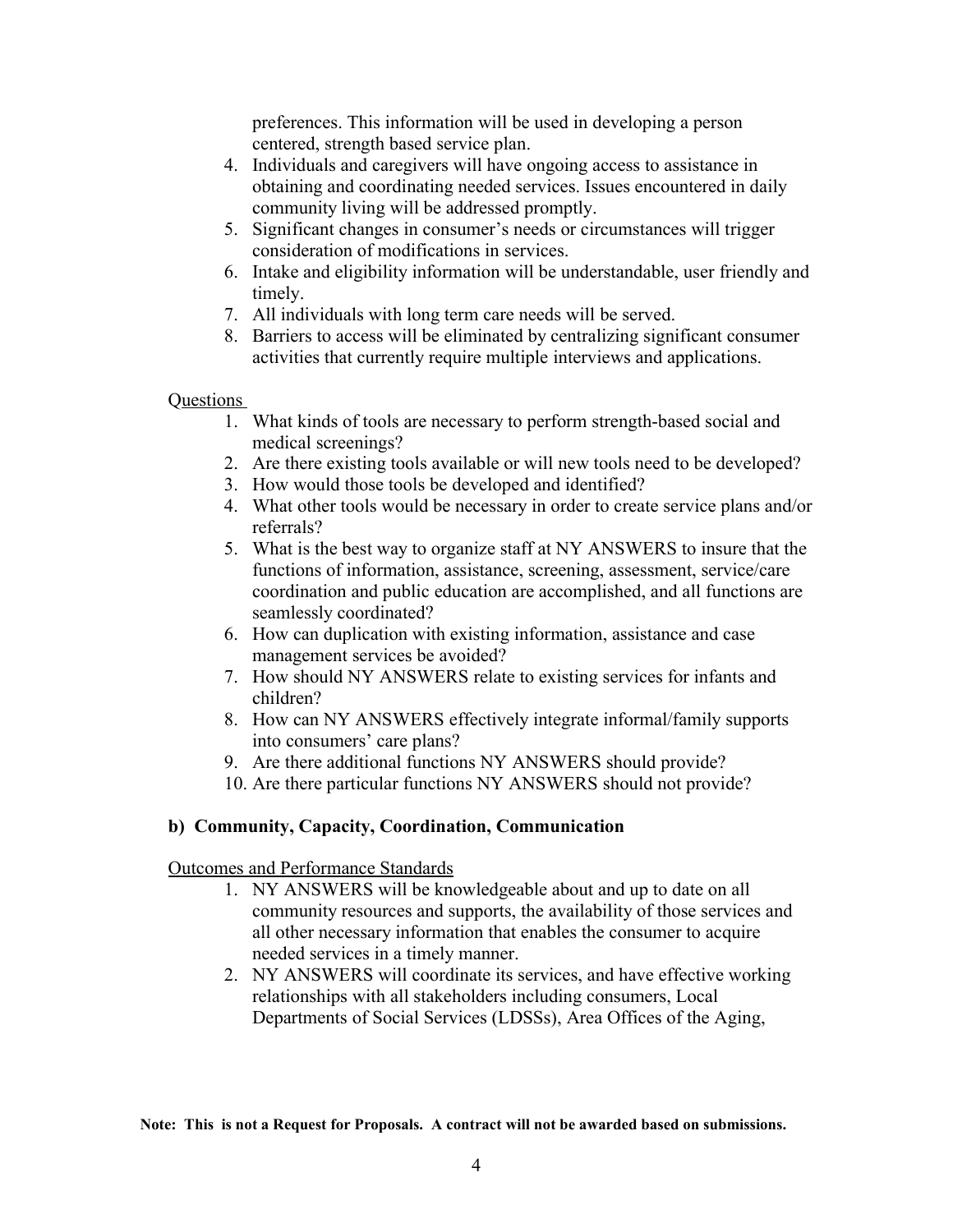Independent Living Centers and consumer advocacy organizations, providers and provider associations.

- 3. NY ANSWERS will actively promote consumer education and improve public awareness about LTC issues.
- 4. NY ANSWERS will have the capacity to undertake local systems change to strengthen the local service configuration.

# **Questions**

- 1. How can NY ANSWERS staff be made fully aware of the populations to be served and of all available community resources and programs including social and personal supports, medical and social model services, ancillary supports such as housing, residential options, transportation, respite care, meal services etc.?
- 2. How can NY ANSWERS work and collaborate with local stakeholders?
- 3. How can NY ANSWERS monitor community service gaps and work with appropriate partners to address them?
- 4. How would NY ANSWERS coordinate its services with other parts of the system used by participants e.g., hospitals, home and community based providers, Independent Living Centers, nursing homes, and State agency programs?
- 5. How would NY ANSWERS obtain community feedback about its services?

# **c) Systems Performance, Evaluation, Data Collection and Management**

Outcomes and Performance Standards

- 1. NY ANSWERS will promote effective and efficient community services through systematic data collection and analysis that can be shared, as appropriate, to minimize the burden of duplicative data gathering for consumers and to facilitate service provision.
- 2. NY ANSWERS will effectively serve participants of diverse cultural and ethnic backgrounds with responsive service plans.

# Questions

- 1. What data should be collected about consumers and about services to promote effective systems?
- 2. For purposes of evaluation and planning, how would that data be shared with appropriate stakeholders (e.g. local communities, state agencies etc.)?
- 3. What skills should staff have? What qualifications are necessary for which functions? Which functions require licensed staff (e.g. RNs, MSWs)?
- 4. What system support and technology would be required (information systems, billing systems, tracking systems etc.)?

# **d) Organization and Finance**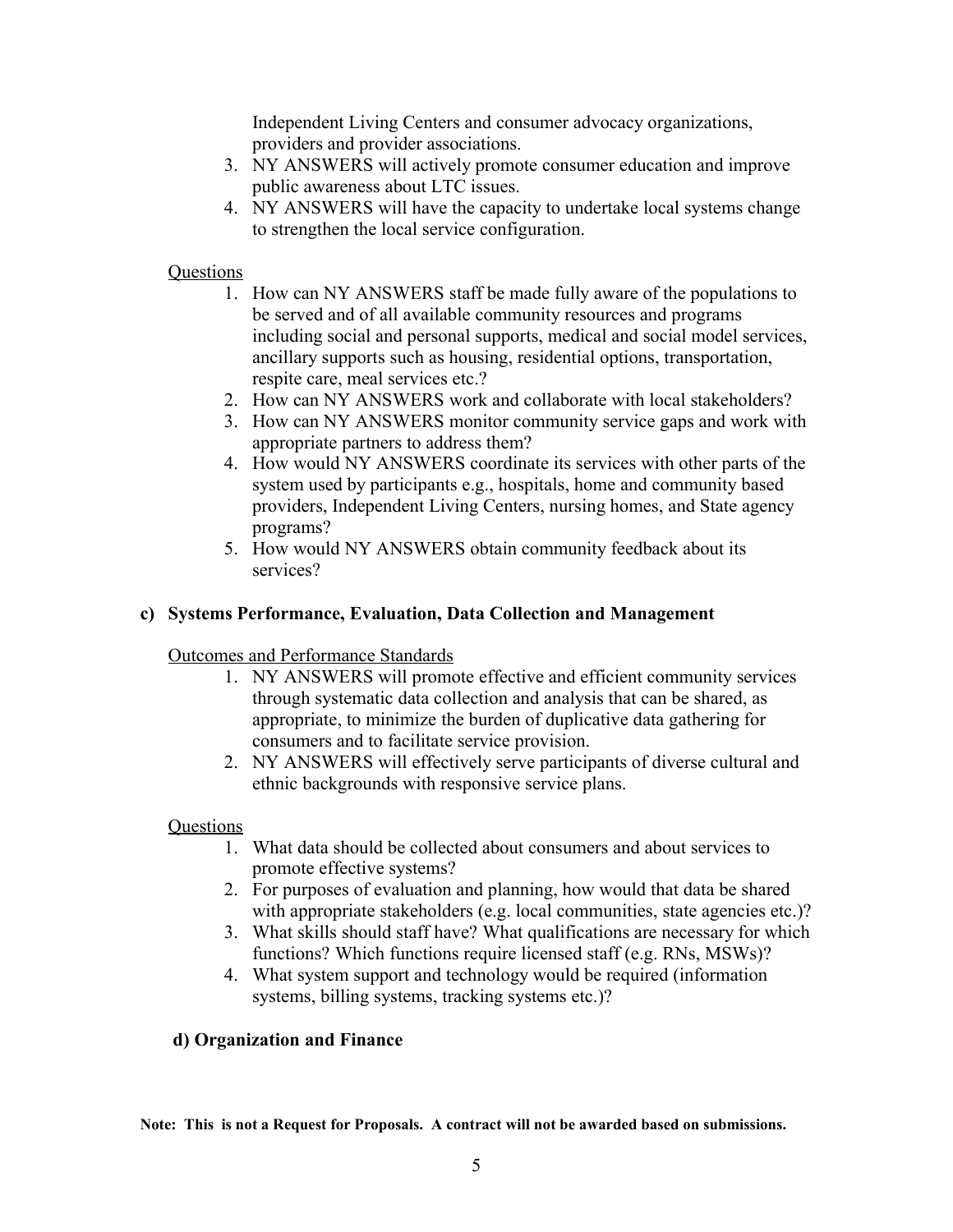#### Outcomes and Performance Standards

- 1. NY ANSWERS will be user friendly for consumers and their informal supports in terms of access and timeliness of service.
- 2. NY ANSWERS must be a collaborative effort among government, the provider community and community-based organizations.
- 3. Adherence to policy guidelines governing NY ANSWERS will be consistent statewide to effectively serve all consumers and their families.
- 4. NY ANSWERS will be flexible and recognize that counties are different in terms of size, available services, local supports and individual needs.
- 5. Reimbursement for entities administering NY ANSWERS will be reasonable and cost effective to meet desired outcomes.
- 6. NY ANSWERS will serve all consumers and families who seek their service.

# **Questions**

- 1. What are the advantages/disadvantages of a single contract for NY ANSWERS with one statewide entity (with provision for local flexibility and adaptations)?
- 2. What are the advantages/disadvantages of multiple contracts with several NY ANSWERS providers?
- 3. Should NY ANSWERS services (regardless of the number of contract holders) be organized around single counties, consortia of counties (regions), or both?
- 4. How would the number and location of NY ANSWERS sites be determined for each county/region?
- 5. Should a NY ANSWERS system be phased in by:
- Geography (e.g. pilot programs offering all services in model counties followed by a statewide rollout)?
- Function (e.g. offering Information and Assistance in all counties initially and adding other functions gradually)?
- 6. How can statewide performance standards and the need for local flexibility and variation (based on provider capacity, demographics, geographic factors, etc.) be accommodated and reconciled?
- 7. Should the NY ANSWERS entity be required to provide all required services itself or should it be able to subcontract?
- 8. What should be the relationship of NY ANSWERS to Medicaid, Medicare and other health insurance programs?
- 9. What kinds of technology to support the POE functions are necessary, available and cost efficient?
- 10. What reimbursement system for NY ANSWERS would best insure a comprehensive, quality, cost efficient, unbiased entity: grant or program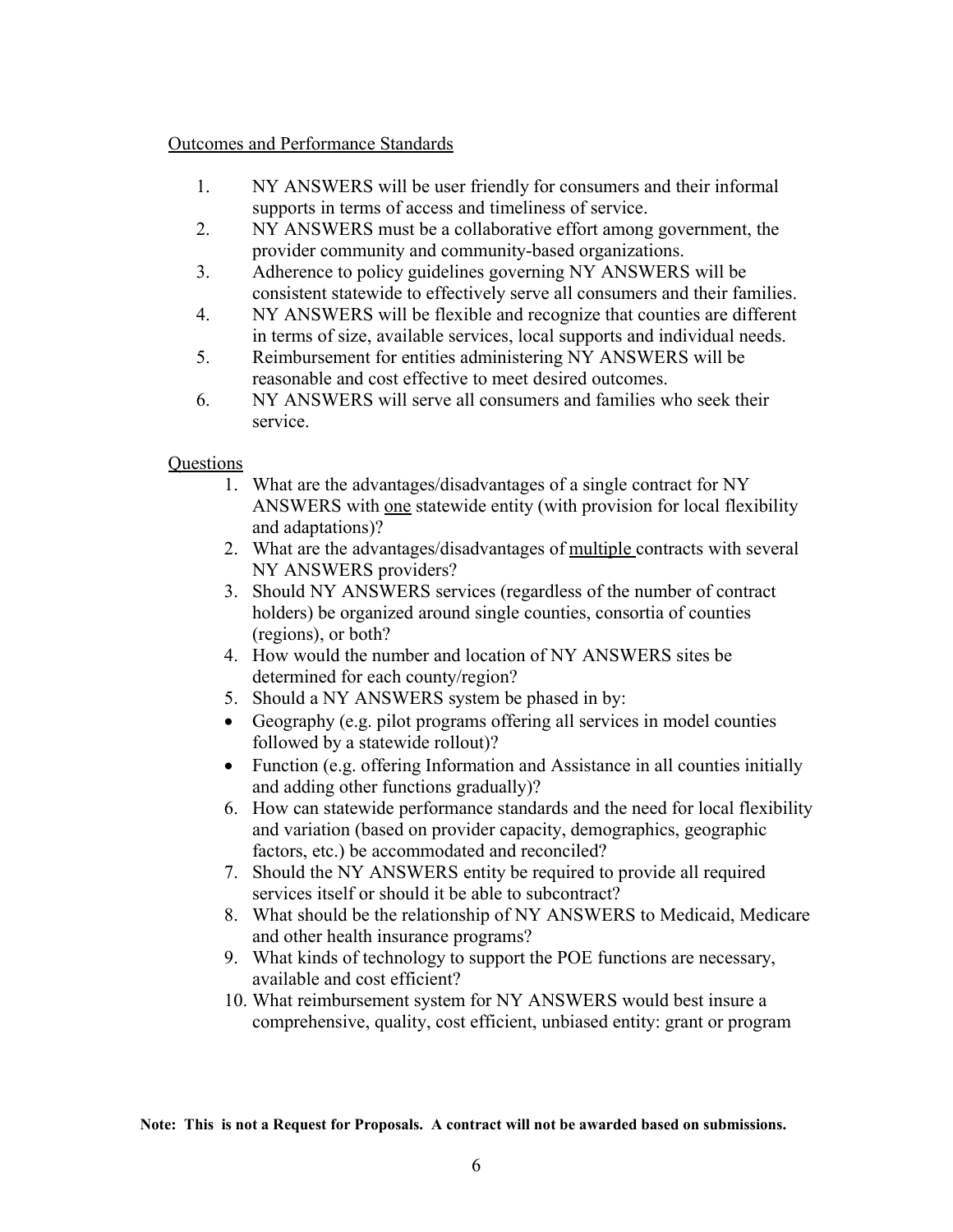dollars based on cost or cost plus incentives; fee for service; regional/local capitation; other?

- 11. If incentives are part of the reimbursement to a NY ANSWERS entity, what are some examples of outcomes to be rewarded?
- 12. Recognizing that there are many unknown factors, please give an estimate or range of the probable POE cost? If helpful, you may provide these estimates separately for upstate/downstate and for rural, suburban, urban.
- 13. How could the transition from the current system (with considerable local variations) to the NY ANSWERS system be accomplished?
- 14. How should NYS (the contractor) oversee and evaluate the service?

#### V. SUBMISSION OF RESPONSES TO THE RFI

Diverse insights are critical for the development of a comprehensive RFP. All stakeholders are encouraged to respond whether or not you intend to respond to an RFP. We appreciate your efforts on this important initiative.

This RFI has been mailed to potential respondents known to the Department of Health and the Office for the Aging. We may follow-up the receipt of written responses with a meeting(s) to solicit additional information. Please feel free to share the RFI with anyone you believe may be interested.

Please submit all responses in writing by June 1, 2004 to:

Kathryn Kuhmerker Deputy Commissioner NYS Department of Health Office of Medicaid Management Corning Tower, Rm. 1466 Albany, New York 12237

Please include a name and phone number of whom to contact in the event there are questions regarding your submission.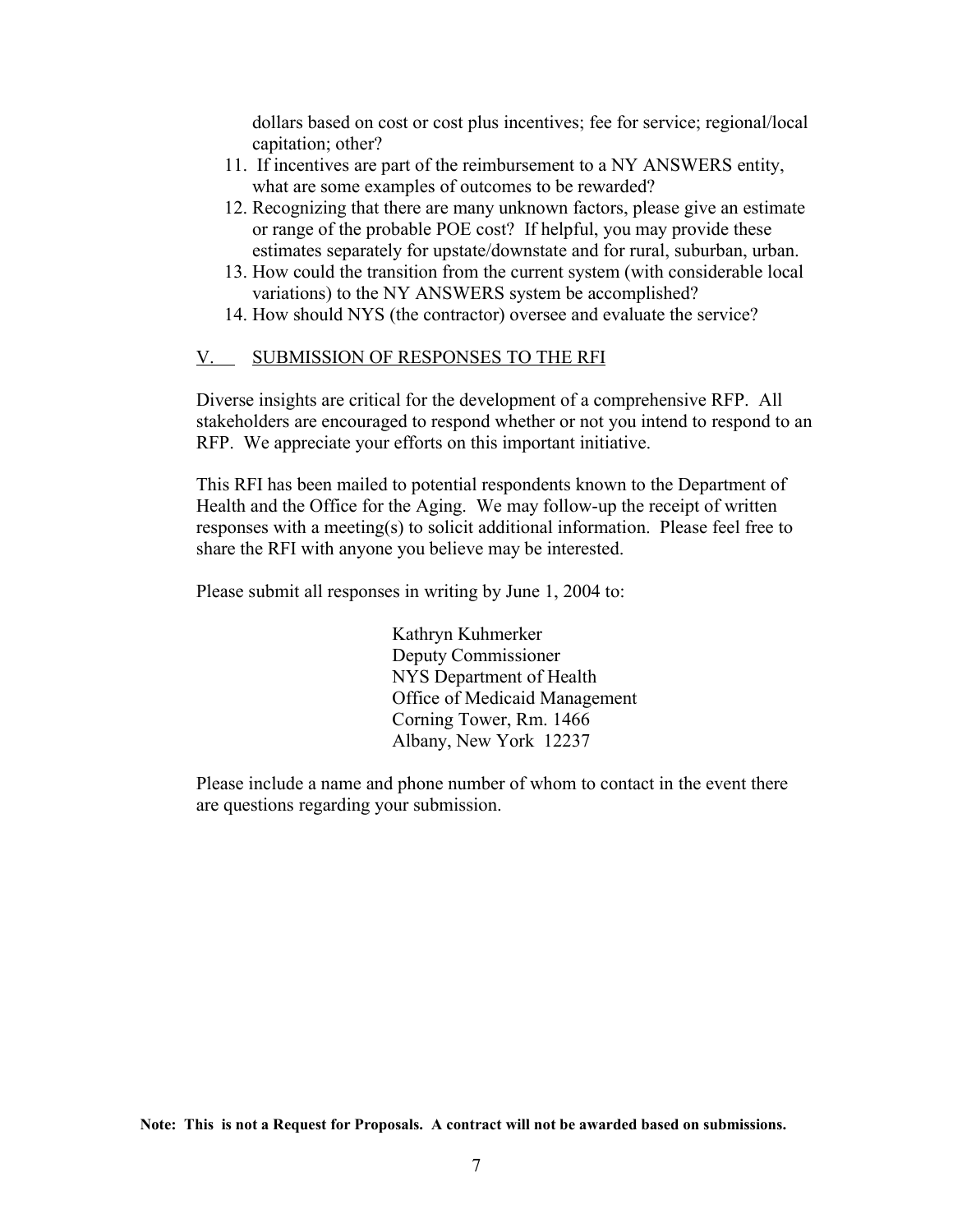#### **POINT OF ENTRY REQUEST FOR INFORMATION SUMMARY OF RESPONSES**

The New York State Office for the Aging (NYSOFA) and the New York Department of Health (DOH) released a request for information (RFI) to collect input on the design and implementation of a point of entry model for the long term care system in New York State. The point of entry concept (POE) was a major component contained in the interim report of the Governor's Health Care Reform Working Group. Responses to the RFI were received from 127 individuals and organizations, including state and local governmental agencies, provider groups and associations, and consumer advocacy groups. As New York State moves forward with advancing the implementation of the point of entry model, it is anticipated that there will be on-going consultation with stakeholders. The request for information was the first step in this process.

NYSOFA and DOH staff reviewed all responses to the RFI and catalogued the information received related to each of the sections and questions in the RFI. The following is a narrative summary of the RFI responses. The narrative follows the groupings of questions contained in the RFI document and includes information related to: the purpose of the point of entry; design, planning and implementation factors that need to be considered in advancing the point of entry model; perspectives on each of the point of entry functions, specifically which should be included and how they should be carried out; and, administrative roles and responsibilities related to a point of entry model.

#### **Section A: Information, Assistance and Assessments**

### **What kinds of tools are necessary to perform strength-based social and medical screenings, create service plans and/or referrals? Are they available? Will new tools need to be developed and if so, how?**

Most respondents said that tools should be: unbiased; simple; address social, psychological, financial, supportive, housing and health needs; offer choices to consumers; focus on community settings; standardized; Health Insurance, Portability and Accountability Act of 1996 (HIPAA) compliant; a component of a comprehensive integrated data collection system designed to assess and evaluate from a strength-based perspective an individual's status and needs; comply with federal and State regulations; and, web-based and consumer friendly. While the screening tool should be simple and only capture limited critical information, persons who responded to the issue said assessments should be comprehensive and identify a broader range of care needs.

Regarding existing tools, respondents listed tools in use and indicated they need to be combined or modified. Existing tools should be modified and built upon rather than create new ones. Existing tools such as COMPASS, PRI and DMS-1 were discussed with respondents noting the merits of each tool.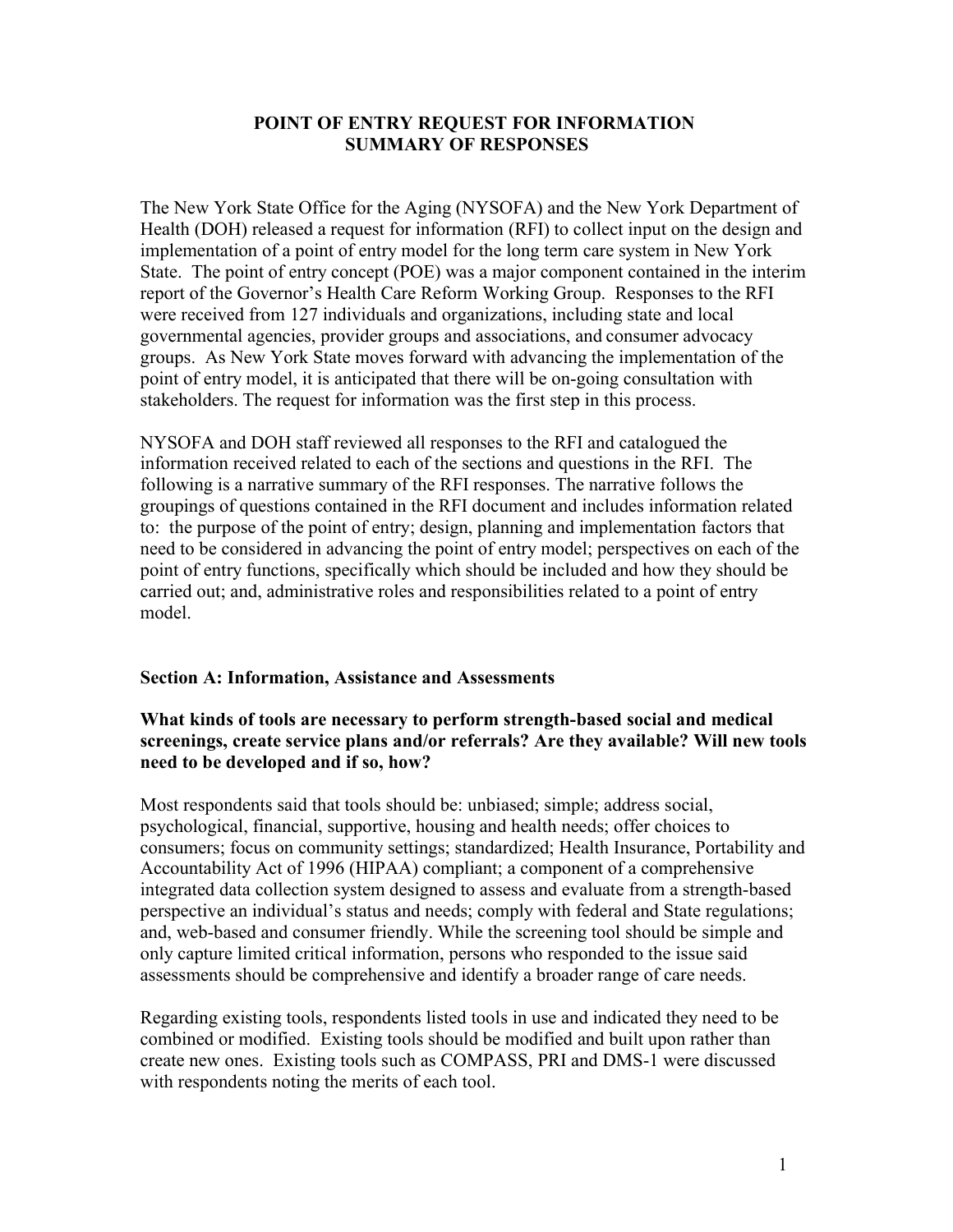The State should have the lead role in designing the tools with input and involvement of all stakeholders. There are too many individual State agency requirements that must be resolved before designing the questions for the tools. The tools must not contain extraneous questions. There must be collaboration and consensus among State agencies.

### **What is the best way to organize NY ANSWERS staff?**

Most respondents were in agreement that the POE must be administered locally. NYC should be devolved to the borough level with staff organized into multiple neighborhood access points. Co-location and cross training of staff are important considerations.

#### **How can duplication with existing information, assistance and case management services be avoided?**

Most respondents indicated that there should be a single POE in each county that provides "one stop shopping" for the consumer to avoid duplication. A standardized form completed once by the consumer and the family can be shared with stakeholders. Computerized forms, a centralized data base and electronic transmittal of information would facilitate options and communication. The system must avoid multiple agencies collecting the same information using separate and different forms. A statewide entity needs to be the data management entity, setting the parameters but letting the locals use what works best for their communities.

### **How should NY ANSWERS relate to existing services for infants and children?**

Most respondents said NY ANSWERS should be available to anyone who needs LTC. This includes infants, children and their caregivers. Service provision to this group must take into account the special needs of children but must not replace the basic care responsibilities of parents. A few respondents stated that because of the special needs of children there should be a separate POE for this population. The State must include providers that now service children in the planning of the POE.

#### **How can NY ANSWERS effectively integrate informal/family supports into consumers' care plans?**

Regarding informal/family supports, twenty of the thirty-seven respondents to this question stressed the need to include the caregiver supports from the start of the initial assessment process and into care plans. The national Family Caregiver Support Program was acknowledged as an essential element to the Aging network's informal/family support to providing services.

# **Are there particular functions NY ANSWERS should not provide?**

All stakeholders responding to this question were in general agreement that the POE should provide information and assistance. Implementation of a POE providing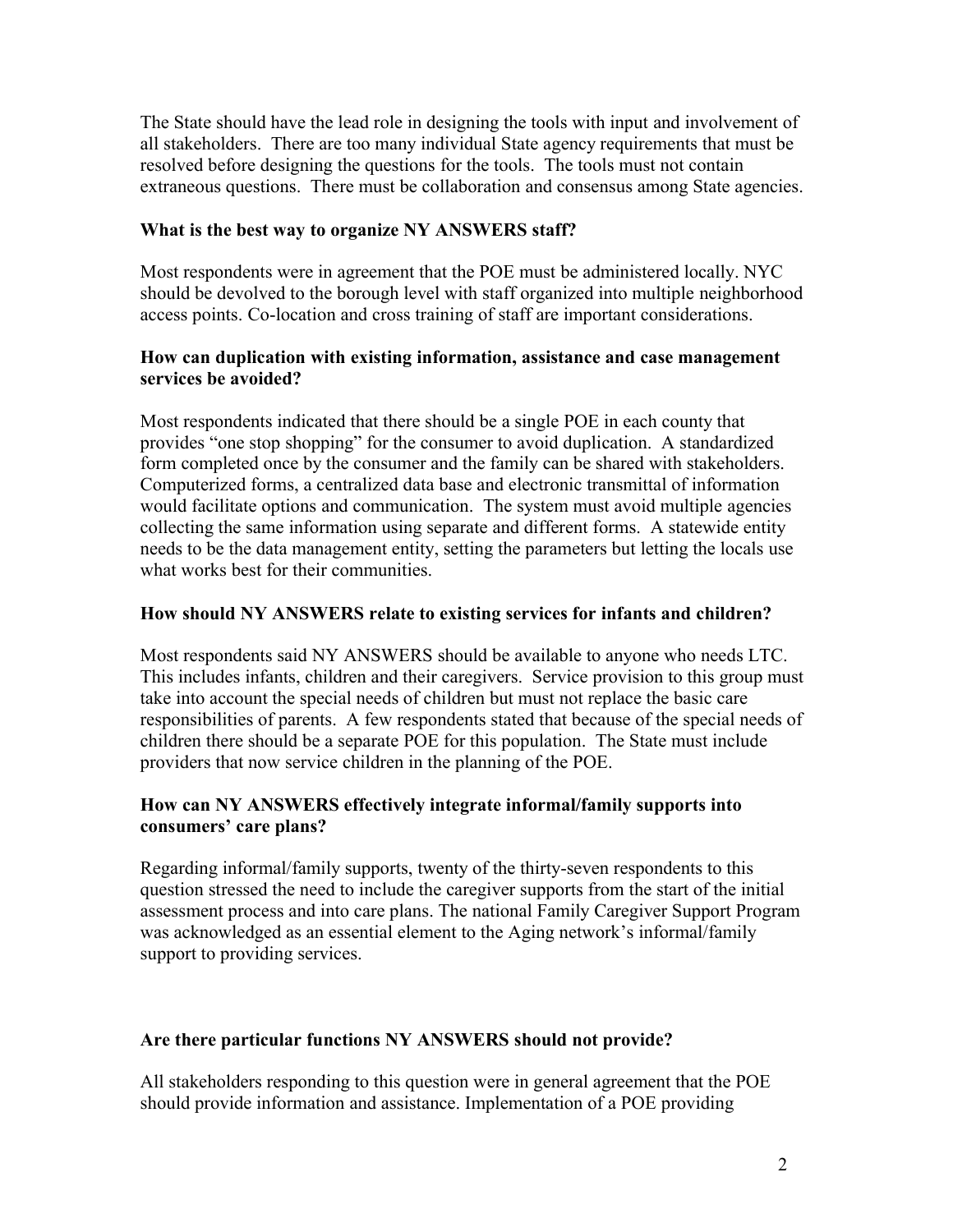information and assistance would be a success for the State, consumers and their family members. Respondents recommended that the State should not wait to implement the POE until the much more complicated issues of LTC system reform are resolved. Respondents stated that the POE should not focus on more than it can accomplish. The focus should be on an information and assistance system.

The POE must be unbiased as to services and service provider. While pre-admission assessments for nursing home placement might benefit consumers who desire nursing home placement, some respondents who preferred community placement feared such assessments might be a detriment for seniors and individuals with disabilities who want to remain in the community. Some respondents expressed concern that there is the possibility this would create dangerous bottlenecks in the POE system and lead to long waits for services, inappropriate levels of care and increased emphasis on institutionalization.

Providing consumers with comprehensive information about care options, appropriate types of care and even identifying providers is an appropriate function of a POE; however, steering admissions through referrals is not. It was also noted that service providers, including managed care providers, should not administer the POE. Financial eligibility for Medicaid belongs to the local DSS and should not be assigned to the POE.

# **Are there additional functions NY ANSWERS should provide?**

Responding to the question of what additional functions should NY ANSWERS provide, respondents indicated: education; evaluation; monitoring; tracking; counseling; adequate and timely information for consumers and caregivers; outreach and maintaining a current database on community services and providers.

# **Section B: Community, Capacity, Coordination and Communication**

# **How can NY ANSWERS staff be made fully aware of the populations to be served and the community resources and programs to serve them?**

With respect to how the POE would stay aware of the populations served and available community resources, respondents indicated the use of: advisory boards/coalitions of stakeholders (with consumers and providers recommending such boards at both the local and State levels); only experienced, cross trained, knowledgeable staff who would be active participants in the community; State agency and state association data and by developing a comprehensive electronic data system which was constantly updated either by the POE or by providers themselves.

#### **How can NY ANSWERS work and collaborate with local stakeholders?**

Suggestions to promote collaboration among stakeholders emphasized the importance of a local component that included formal boards and/or coalitions and mechanisms to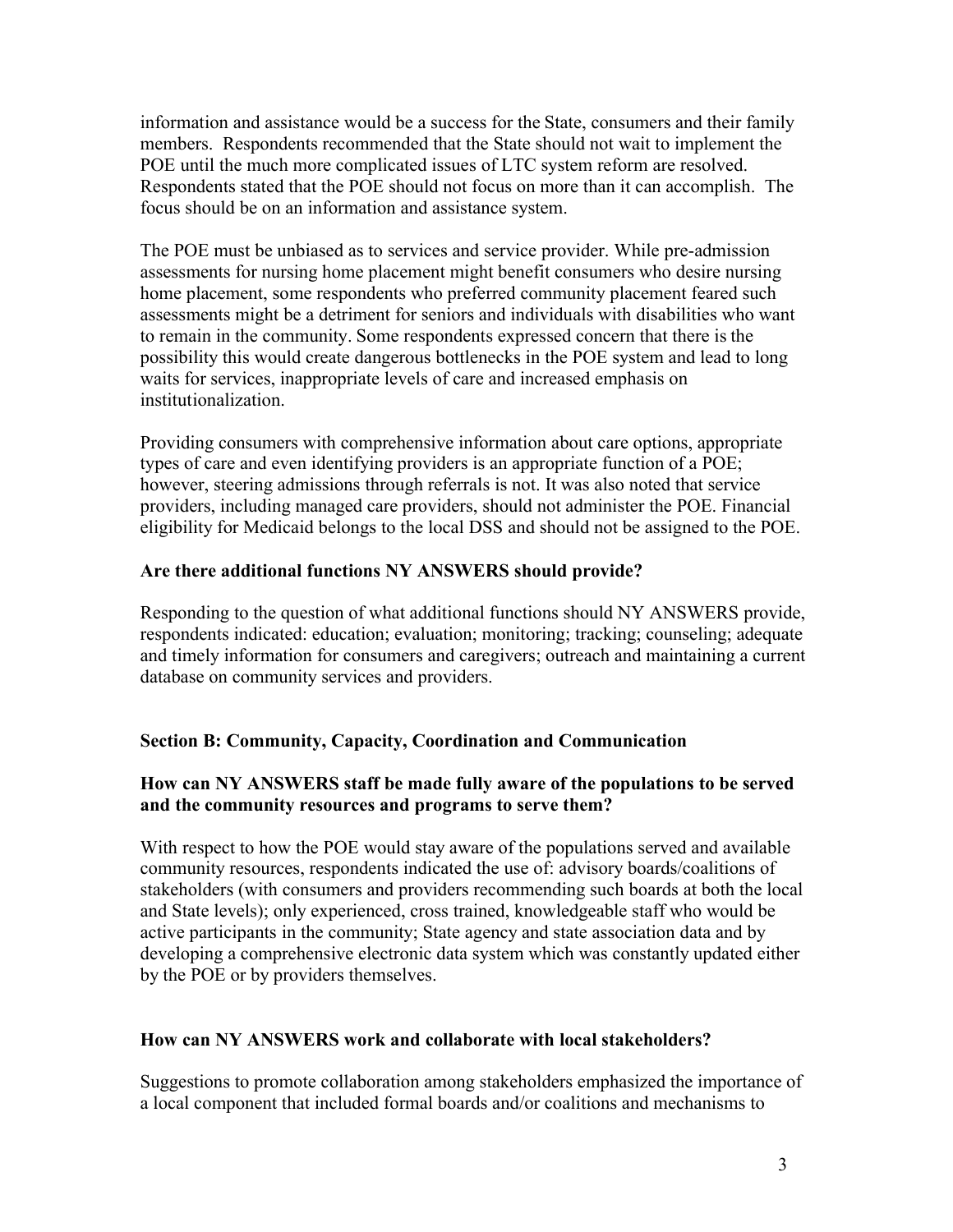promote exchanges of information. The majority of local government responses asserted that they currently had adequate collaboration mechanisms in place. Some consumer groups were in favor of a tiered system with a State agency convening public and private stakeholders into an advisory board with sub-networks of local POE advisory boards. Nearly all respondents urged better collaboration among State and local agencies directly or indirectly engaged in long term care programs and/or services.

# **How can NY ANSWERS monitor community service gaps and work with appropriate partners to address them?**

There was no preponderant theme concerning how to monitor for service gaps locally and statewide. Some saw it as a local function exclusively, providers preferred tracking the data statewide but there was no clear preference by respondent category. Consumer groups were particularly concerned that service gaps are not just identified but that the barriers that create those service gaps should be recorded and analyzed. Local government responses reiterated the importance of a good shared electronic database to track gaps and unmet needs. Provider groups mentioned using statewide data and analysis.

# **How would NY ANSWERS coordinate with other parts of the system?**

Achieving actual coordination between the POE and other parts of the LTC system was recognized by most as a key to success. If the POE is to truly function for all stakeholders, all government entities and service providers must be directed by the State to participate. Providers would be compelled to coordinate services with other parts of the system. NY ANSWERS would implement State standards and analysis and improvement of procedures for the local consortiums. Many respondents across categories noted that timely, appropriate and beneficial movement from one level of care to another depends on communication between system participants. It should be supported by State set performance standards. A web-based universal assessment tool and a universal database will assist in coordinating with other parts of the system. A few respondents suggested coordinating with the 211 phone system being developed.

# **How would NY ANSWERS obtain community feedback about its services?**

All categories of respondents mentioned the importance of a broad, reliable, updated and shared data base both to gather information about clients and about the service system itself. Feedback to the POE to gauge its effectiveness in information gathering, consumer satisfaction and systems change was supported by all. The majority of respondents across categories recommended the use of surveys (of consumers, caregivers and providers) to obtain feedback on NY ANSWERS services. It was specifically noted that feedback should be obtained from consumers, caregivers, local government and providers through formal and informal responses.

# **Section C: System Performance, Evaluation, Data Collection and Management**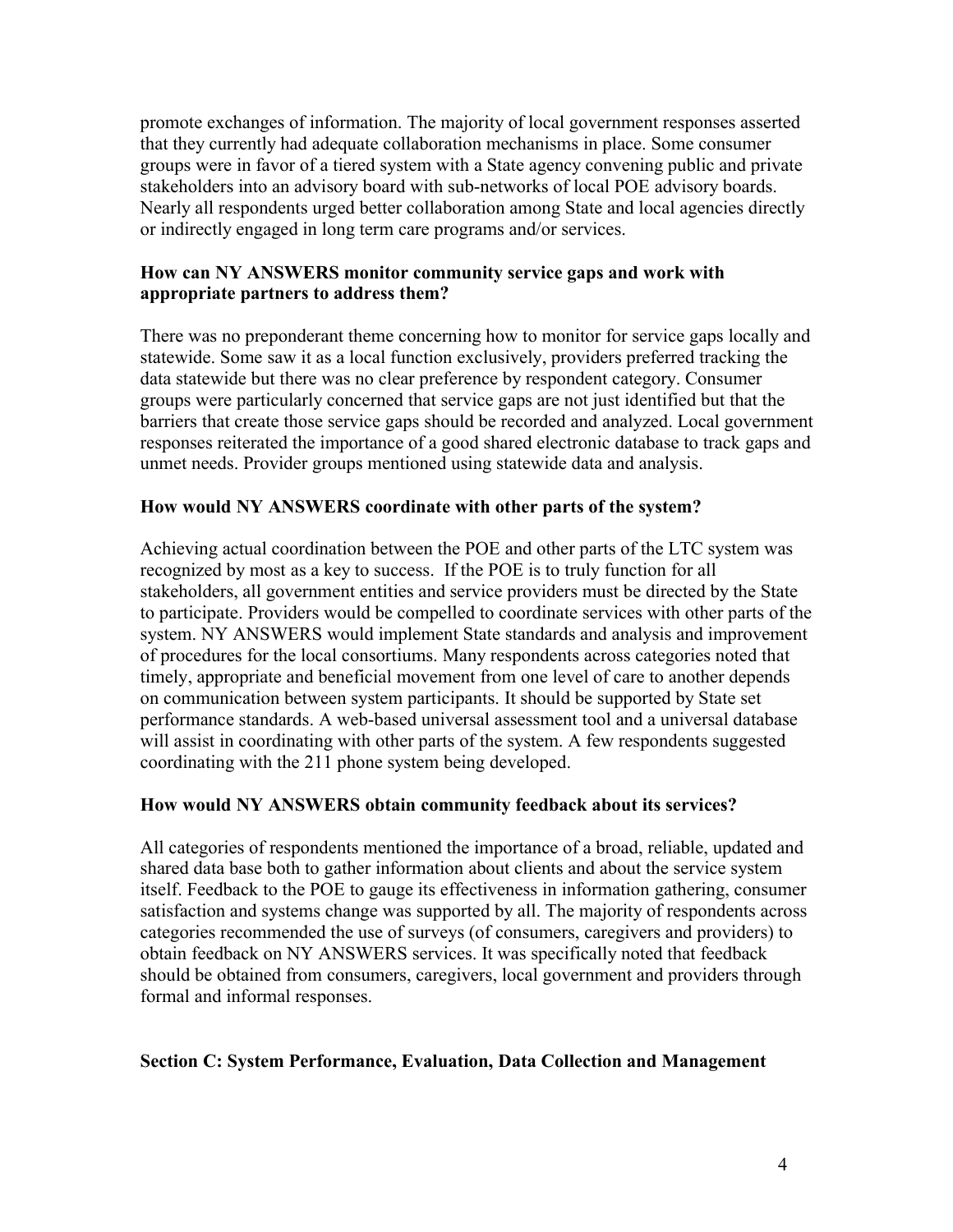#### **What data should be collected about consumers and services to promote effective systems and how would data be shared for the purposes of evaluation and planning?**

County government, providers, consumers and advocates agreed that demographic, clinical, financial, caregiver support and social needs information are essential data elements. Data should be stored electronically. The system should take full advantage of the Internet and information should be shared while maintaining privacy, confidentiality and be compliant with HIPAA. Respondents distinguished between data needed locally to administer the POE and data used statewide to observe demographic trends and utilization comparisons and patterns. Systems must support POE information including, billing and tracking. To the extent possible new systems must be integrated with current systems such as Welfare Management System (WMS) and Medicaid Management Information System (MMIS).

#### **What skills and qualifications must staff have in order to carry-out POE functions?**

Respondents commented that staffing qualifications and experience were dependent upon the functions of the POE. If the POE provides information and assistance (not assessments) staff must have good communication skills and knowledge of available services to meet the diverse needs of persons of all ages with disabilities in the community but may not require medical and/or licensed staff. However, if the POE provides assessments, licensed medical, social and mental health professionals may be required. A qualified, caring and reasonably compensated workforce is essential to provide appropriate services along a flexible continuum of care. Training and education for POE staff (as well as community/provider education) was deemed critical.

#### **What support and technology would be required for information, billing, and tracking systems?**

Most respondents said that POE systems should have the capacity to produce management reports (including costs, service and quality reports) and be connected to billing and tracking. They should enable the sharing of information between the POE and involved agencies (as long as patient privacy rights can be protected) and have the capacity to identify trends, consumer preferences and consumer demographics. The technology used should enable POE staff to utilize laptop computers so that they can use them in the field. Real-time updates must be possible so that case information can be shared or changed. They should support information systems and the use of 211 numbers. They should be web-based instead of server based. Additionally, a web client database would also serve seamless transfer of data between authorized agencies. They should allow for longitudinal tracking of consumer data so that the information can be analyzed and program improvements can be made based on data. They should also be designed as an integrated system that interfaces with all components of the LTC system.

#### **Section D: Organization and Finance**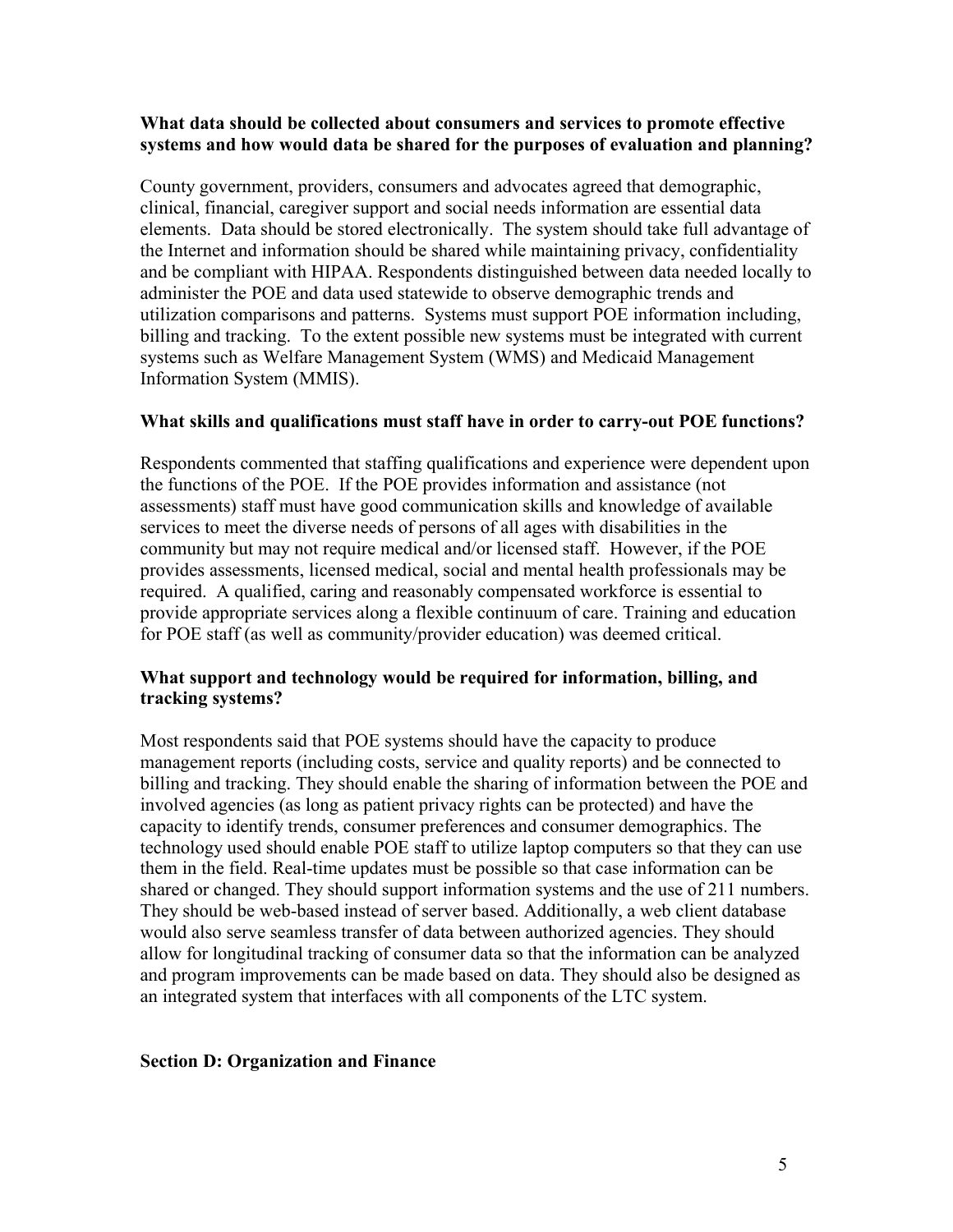### **What are the advantages/disadvantages of a single contract for NY ANSWERS with one statewide entity?**

Advantages of a single statewide contract for the POE include: standardization; consistency; assuring uniform procedures; ease of technical assistance; potential for less bias; more cost effective and an easier way to build a statewide data base and analyze outcomes.

Disadvantages of a single statewide contract included: too distant to accommodate local variations; less able to incorporate information of interest to particular locality; potential for the system to fail statewide instead of at a single location; potential gaps in information and less responsive customer service.

# **What are the advantages/disadvantages of multiple contracts with several NY ANSWERS providers?**

Advantages of contracting with multiple entities for the POE included: maximizing use of existing staff expertise; familiarity with local factors; competition and ease of keeping information up to date.

Disadvantages included: difficulty with oversight and coordination; lack of uniformity; fragmentation; difficulty tracking and evaluating; less cost effective and difficulty with data comparisons statewide.

#### **Should NY ANSWERS services be organized around single counties, consortia of counties (regions), or both?**

The majority of respondents were in favor of the POE being organized around a single county entity or, where it is more practical, a regional approach for specific POE functions such as information and assistance. Whatever the unit of organization, respondents suggested developing specific requirements for the POE agency, the State maintaining a lead role particularly in establishing and enforcing performance standards, beginning with information and assistance only and insuring that all databases link with others.

# **How would the number and location of NY ANSWERS sites be determined for each county/region?**

Most respondents indicate the number and location of sites should be determined based on local needs assessments. This should include demographics, geography, travel patterns, population density, and knowledge of local needs and availability/lack of services. The number and location of sites should be organized to allow for convenient/easy access. The sites need to be on public transportation routes and in areas where populations usually congregate.

Opinions about where the POE should reside included: some local governments recommending that the POE reside within a new or existing local government agency;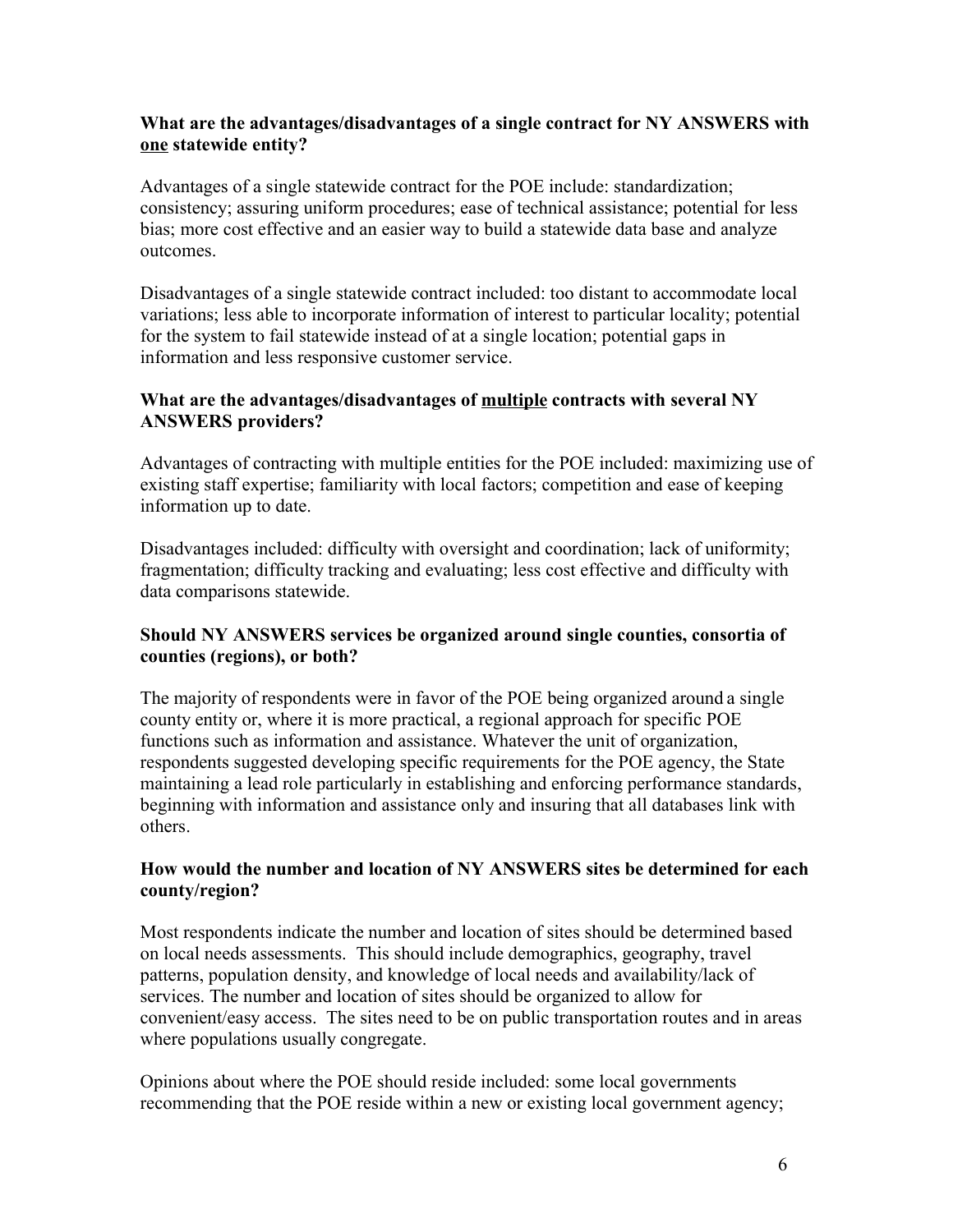some consumer advocates stating their preference that the POE reside in a statewide or regional organization and some provider associations and providers recommending that the POE not reside in county government agencies.

# **Should a NY ANSWERS system be phased in by geography and/or function?**

Responses were evenly divided about whether NY Answers should be phased in by geography and/or by function but a majority urged a phased in implementation.

# **How can statewide performance standards and the need for local flexibility/variation be accommodated/reconciled?**

The majority of respondents felt a statewide oversight entity should be responsible for performance standards. All stakeholders should participate in the development of the standards through the formation of a statewide advisory committee with regional representation of all stakeholders. Regulations and standard assurances should be incorporated into operations and plans approved by NYS.

# **Should the NY ANSWERS entity be required to provide all required services itself or should it be able to subcontract?**

Most respondents support a POE model that allows for subcontracts. They stated that subcontracting would build upon the inherent strengths of community based services and local expertise and provide for flexibility. Subcontracting would maximize community based resources, subcontracting is an essential component of an efficient local/regional model, and would provide for necessary local flexibility. Subcontracted services must be fully integrated and function as a single system, seamless to the consumer.

# **What should be the relationship of NY ANSWERS to Medicaid, Medicare and other health insurance programs?**

Many respondents noted that absent regulatory reform, the POE may act as a link to, but has no control over public or private insurers such as Medicaid, Medicare or private managed care. Payers will need to see the POE as an advantage to them (rather than a duplication of services) and they will be concerned with cost. On the other hand, respondents were concerned that the POE not become primarily a vehicle for cost containment. A common theme, particularly for consumers and providers, was the importance of linking a POE system to a thorough revamping of the NYS long term care system and to regulatory reform.

# **What kinds of technology to support the POE functions are necessary, available and cost efficient?**

Many respondents advocated the use of computer technology, either alone or in tandem with other devices such as cellular phones, palm-held devices with e-mail and scanning capability and laptop computers for field staff.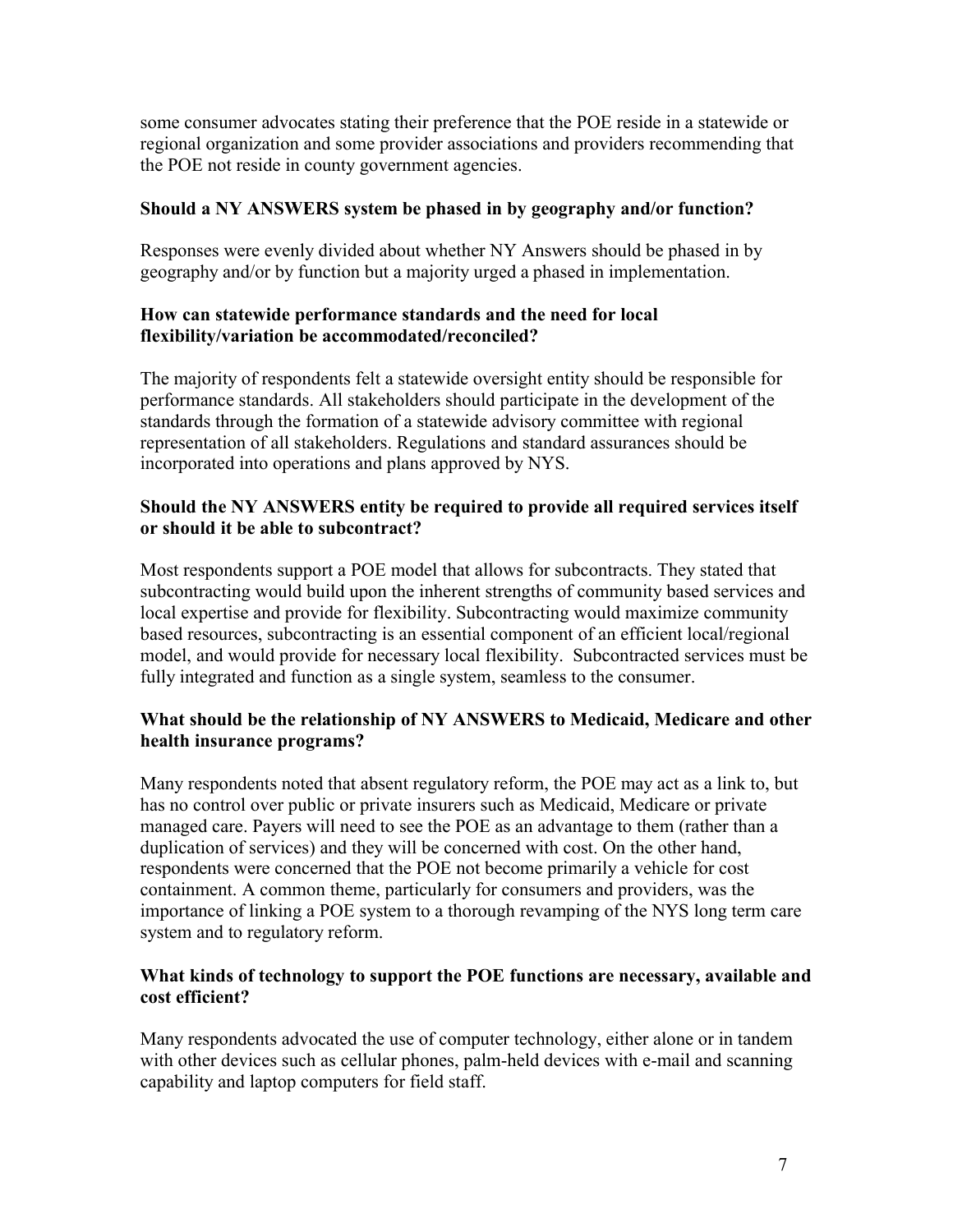**What reimbursement system for NY ANSWERS would best insure a comprehensive, quality, cost efficient, unbiased entity: grant or program dollars based on cost or cost plus incentives; fee for service; regional/local capitation; other? If incentives are part of the reimbursement to a NY ANSWERS entity, what are some examples of outcomes to be rewarded? Recognizing that there are many unknown factors, please give an estimate or range of the probable POE cost.** 

Cost and reimbursement are major issues. Responses can be summarized as emphasizing that the State must be willing to invest public resources to support the POE system with the goal of saving health care dollars. The cost of operating and maintaining the POE must not fall on counties. The service should be available to all NYS residents and should be reimbursed at full operational costs to the entity operating the system. Reimbursement should be based on results. Suggested results included: maintaining individuals in the community; shorter hospitalizations; reduced hospital re-admission and ER visits; customer satisfaction as indicated by improved health and sense of general well being; and, achievement of targeted systemic improvements.

Many respondents across all categories raised the question of costs. Responses were inconsistent whether POE should have individual capitation limits, service region capitation or some other capping mechanism.

### **How could the transition from the current system (with considerable local variations) to the NY ANSWERS system be accomplished?**

Most respondents said that a participatory process is critical to the transition from the current system to NY ANSWERS. Respondents suggested there must be a phased transition that includes pilot programs and demonstrations.

#### **How should NYS (the contractor) oversee and evaluate the service?**

Oversight of the POE should be independent and neutral.

#### **Additional Comments**

Respondents offered a wide range of comments regarding funding, eligibility, different populations, multiple locations for the POE, access, continuing care, appropriate provider of care, education, marketing, and the necessity for a POE. Planning at the local level with State coordination and support was universally cited as essential for buy-in and success. Respondents overwhelmingly stated that the design and development of a POE is a huge challenge that will require careful analysis, input and consideration before implementation.

No one disagreed that little systems change can occur at the local level unless the many State and federal regulations which drive the way services are provided as well as funding constraints which limit amount and kind of services available are addressed. Most respondents observed that a POE could be the first step toward establishing the statewide standards necessary to improve the system overall.